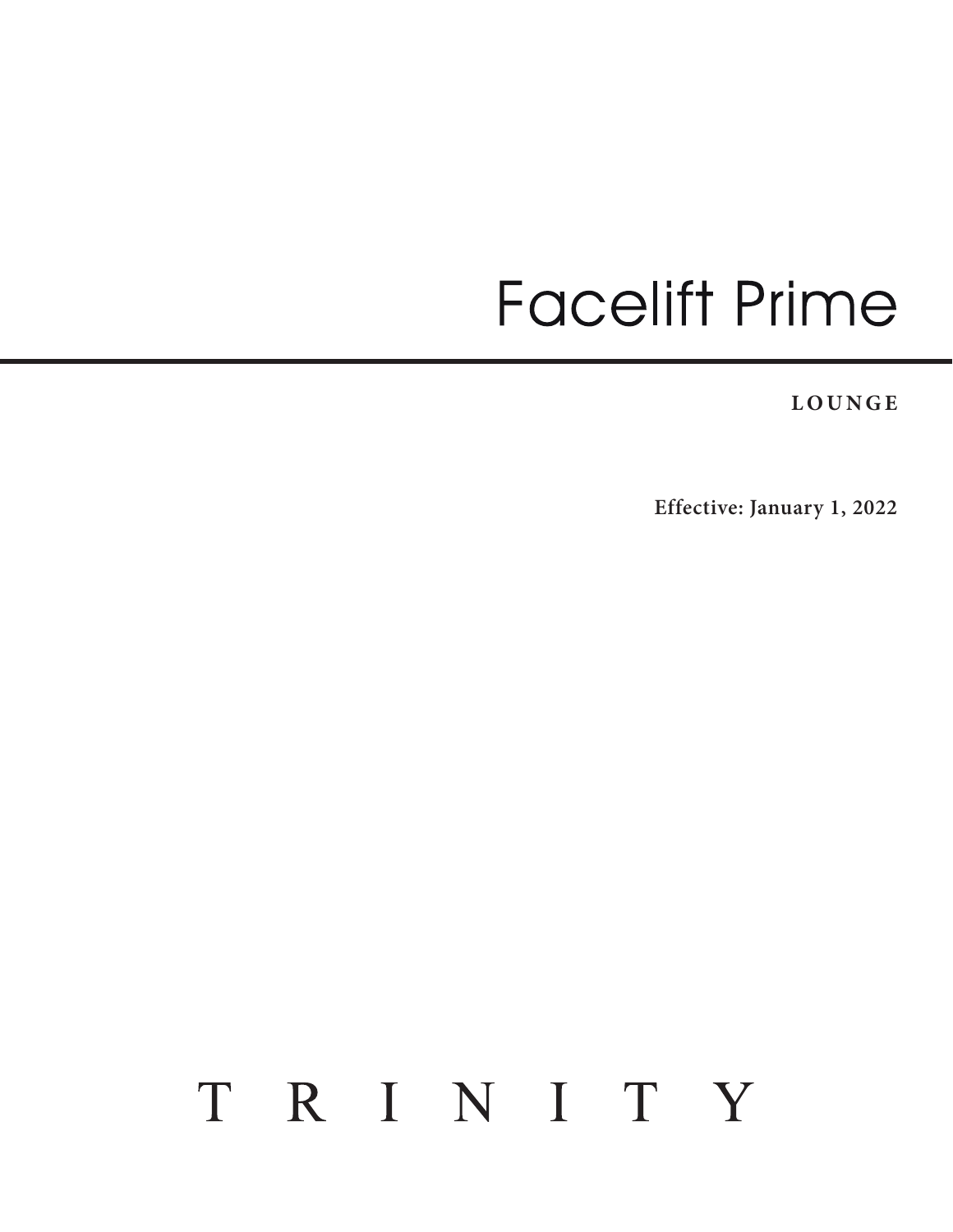TRINITY

| <b>Date</b><br>$-$ | IVІ<br>. |  |
|--------------------|----------|--|
|                    |          |  |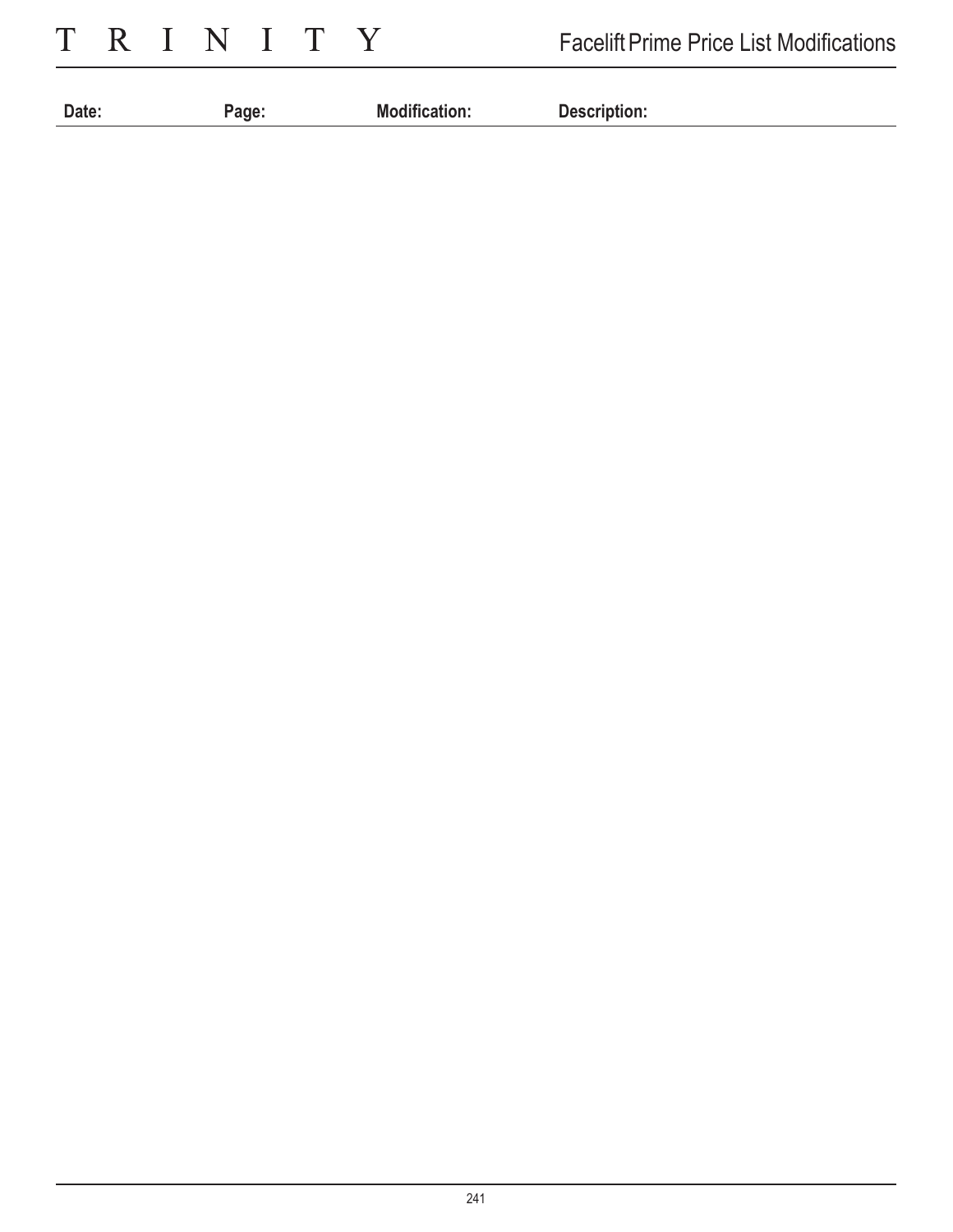#### T T R. N T T Y

## Facelift Prime

## **DESCRIPTION:**

- Upholstery Frames: Steel, Plywood & Hardwood
- Seat: High Density Polyurethane Foam Over Strap Webbing
- Back: High Density Polyurethane Foam Over Sinuous Wire Springs
- Upholstered Covers: Attached w/ Velcro / Removable For Maintenance
- Exposed Wood Legs: Solid Hardwood / Removable For Maintenance
- Antimicrobial Moisture Barrier Fully Encapsulates All Foam Areas
- Leather Upholstery Not Available
- Lifetime Warranty

### **OPTIONS:**

- WAC-1 Solid Wood Arm Caps (Set Of 2)...........................................................\$143
- UAC-1 Black Urethane Arm Caps (Set Of 2).....................................................\$190 ARL Brushed Aluminum Round Legs (Set Of 4)............................................\$327
- PM1 Power/Data Module (1-Power / 1-USB 2 Port Simplex Charger) .......... \$774

Feather Down & Polyester Pillows Available (See Page 5) Specify Exposed Wood Finish (See Page 6) Tablet Arm / Cup Holder Options (See Facelift Prime Lounge Options Pages) Biscuit Tufting Available Upon Request (Contact Customer Service For Pricing)

| <b>LOUNGE</b>                                               | ITEM#:  | SPECIFICATIONS   GRADES   LIST PRICES: |                        |                                                  |                |                                                                             |                                      |      |          |                      |      |      |      |     |     |
|-------------------------------------------------------------|---------|----------------------------------------|------------------------|--------------------------------------------------|----------------|-----------------------------------------------------------------------------|--------------------------------------|------|----------|----------------------|------|------|------|-----|-----|
| <b>LOUNGE CHAIR /</b><br><b>FULLY UPHOLSTERED</b>           |         |                                        | Seat: 23"w 20.5"d 18"h | Overall: 28"w 32.5"d 34"h                        |                |                                                                             | <b>Arm: 25"h</b><br>Weight: 90 lbs.  |      | COL: n/a | COM: 5 yds.          |      |      |      |     |     |
|                                                             |         | <b>COM</b>                             | COL                    | 1                                                | $\overline{2}$ | 3                                                                           | 4                                    | 5    | 6        | $\overline{7}$       | 8    | 9    | 10   | L1  | L2  |
|                                                             | 1701    | 1379                                   | N/A                    | 1546<br>Tight Seat & Back / Removable Upholstery | 1667           | 1788                                                                        | 1909                                 | 2030 | 2150     | 2271                 | 2392 | 2513 | 2634 | N/A | N/A |
|                                                             | 1701-R  | 226                                    | N/A                    | 455<br>Replacement Upholstery Covers             | 576            | 697                                                                         | 818                                  | 939  | 1060     | 1181                 | 1301 | 1422 | 1543 | N/A | N/A |
| <b>BARIATRIC LOUNGE CHAIR /</b><br><b>FULLY UPHOLSTERED</b> |         |                                        | Seat: 29"w 20.5"d 18"h | Overall: 34"w 32.5"d 34"h                        |                |                                                                             | <b>Arm: 25"h</b><br>Weight: 100 lbs. |      | COL: n/a | <b>COM:</b> 5.5 yds. |      |      |      |     |     |
|                                                             |         | <b>COM</b>                             | COL                    | $\mathbf{1}$                                     | $\overline{2}$ | 3                                                                           | 4                                    | 5    | 6        | $\overline{7}$       | 8    | 9    | 10   | L1  | L2  |
|                                                             | 1701-X  | 1724                                   | N/A                    | 1897                                             | 2031           | 2164<br>Tight Seat & Back / Removable Upholstery / 1000 lb. Weight Capacity | 2298                                 | 2432 | 2565     | 2699                 | 2833 | 2966 | 3100 | N/A | N/A |
|                                                             | 1701-XR | 226                                    | N/A                    | 481<br>Replacement Upholstery Covers             | 614            | 748                                                                         | 881                                  | 1015 | 1149     | 1282                 | 1416 | 1550 | 1683 | N/A | N/A |
| TWO PLACE SOFA /<br><b>FULLY UPHOLSTERED</b>                |         |                                        | Seat: 46"w 20.5"d 18"h | Overall: 51"w 32.5"d 34"h                        |                |                                                                             | <b>Arm: 25"h</b><br>Weight: 155 lbs. |      | COL: n/a | COM: 7.25 yds.       |      |      |      |     |     |
|                                                             |         | <b>COM</b>                             | COL                    | $\mathbf{1}$                                     | $\overline{2}$ | 3                                                                           | 4                                    | 5    | 6        | $\overline{7}$       | 8    | 9    | 10   | L1  | L2  |
|                                                             | 1702    | 2117                                   | N/A                    | 2358<br>Tight Seat & Back / Removable Upholstery | 2536           | 2714                                                                        | 2892                                 | 3070 | 3249     | 3427                 | 3605 | 3783 | 3961 | N/A | N/A |
|                                                             | 1702-R  | 332                                    | N/A                    | 670<br>Replacement Upholstery Covers             | 848            | 1026                                                                        | 1205                                 | 1383 | 1561     | 1739                 | 1917 | 2095 | 2274 | N/A | N/A |
| THREE PLACE SOFA /<br>FULLY UPHOLSTERED                     |         |                                        | Seat: 69"w 20.5"d 18"h | Overall: 74"w 32.5"d 34"h                        |                |                                                                             | <b>Arm: 25"h</b><br>Weight: 215 lbs. |      | COL: n/a | COM: 9.75 yds.       |      |      |      |     |     |
|                                                             |         | <b>COM</b>                             | COL                    | $\mathbf{1}$                                     | $\overline{2}$ | 3 <sup>1</sup>                                                              | 4                                    | 5    | 6        | $\overline{7}$       | 8    | 9    | 10   | L1  | L2  |
|                                                             | 1703    | 2859                                   | N/A                    | 3187<br>Tight Seat & Back / Removable Upholstery | 3428           | 3670                                                                        | 3912                                 | 4154 | 4396     | 4637                 | 4879 | 5121 | 5363 | N/A | N/A |
|                                                             | 1703-R  | 419                                    | N/A                    | 880<br><b>Replacement Upholstery Covers</b>      | 1121           | 1363                                                                        | 1605                                 | 1847 | 2089     | 2330                 | 2572 | 2814 | 3056 | N/A | N/A |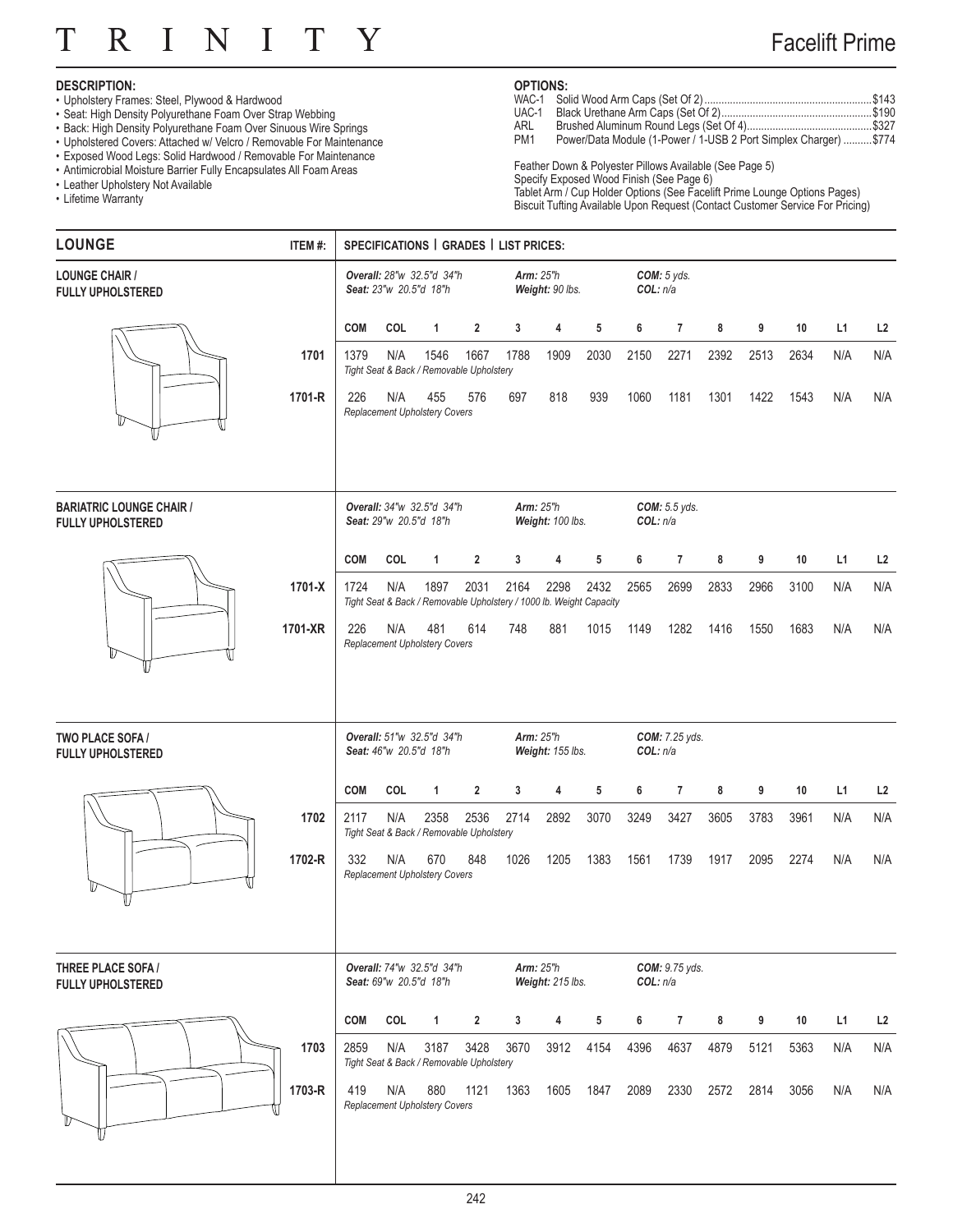#### T T R. N T T Y

## Facelift Prime

#### **DESCRIPTION:**

- Upholstery Frames: Steel, Plywood & Hardwood
- Seat: High Density Polyurethane Foam Over Strap Webbing
- Back: High Density Polyurethane Foam Over Sinuous Wire Springs
- Upholstered Covers: Attached w/ Velcro / Removable For Maintenance
- Exposed Wood Legs: Solid Hardwood / Removable For Maintenance
- Antimicrobial Moisture Barrier Fully Encapsulates All Foam Areas
- Leather Upholstery Not Available
- Lifetime Warranty

## **OPTIONS:**<br>WAC-1 So

PM1 Power/Data Module (1-Power / 1-USB 2 Port Simplex Charger) ..........\$774

Feather Down & Polyester Pillows Available (See Page 5) Specify Exposed Wood Finish (See Page 6) Tablet Arm / Cup Holder Options (See Facelift Prime Lounge Options Pages) Biscuit Tufting Available Upon Request (Contact Customer Service For Pricing)

| <b>LOUNGE</b>                                               | ITEM #: |            |                        |                                                  |                | SPECIFICATIONS   GRADES   LIST PRICES:                                     |                                      |      |          |                      |      |      |      |     |     |
|-------------------------------------------------------------|---------|------------|------------------------|--------------------------------------------------|----------------|----------------------------------------------------------------------------|--------------------------------------|------|----------|----------------------|------|------|------|-----|-----|
| <b>LOUNGE CHAIR /</b><br><b>FULLY UPHOLSTERED</b>           |         |            | Seat: 23"w 20.5"d 18"h | Overall: 28"w 32.5"d 34"h                        |                |                                                                            | <b>Arm: 25"h</b><br>Weight: 80 lbs.  |      | COL: n/a | COM: 4.75 yds.       |      |      |      |     |     |
|                                                             |         | <b>COM</b> | COL                    | 1                                                | $\overline{2}$ | 3                                                                          | 4                                    | 5    | 6        | $\overline{7}$       | 8    | 9    | 10   | L1  | L2  |
|                                                             | 1711    | 1465       | N/A                    | 1615<br>Tight Seat & Back / Removable Upholstery | 1729           | 1844                                                                       | 1958                                 | 2073 | 2187     | 2302                 | 2416 | 2531 | 2645 | N/A | N/A |
|                                                             | 1711-R  | 211        | N/A                    | 428<br><b>Replacement Upholstery Covers</b>      | 543            | 658                                                                        | 772                                  | 887  | 1001     | 1116                 | 1230 | 1345 | 1459 | N/A | N/A |
| <b>BARIATRIC LOUNGE CHAIR /</b><br><b>FULLY UPHOLSTERED</b> |         |            | Seat: 29"w 20.5"d 18"h | Overall: 34"w 32.5"d 34"h                        |                |                                                                            | <b>Arm: 25"h</b><br>Weight: 90 lbs.  |      | COL: n/a | $COM: 5.25$ yds.     |      |      |      |     |     |
|                                                             |         | <b>COM</b> | COL                    | $\mathbf{1}$                                     | $\overline{2}$ | 3                                                                          | 4                                    | 5    | 6        | $\overline{7}$       | 8    | 9    | 10   | L1  | L2  |
|                                                             | 1711-X  | 1702       | N/A                    | 1864                                             | 1991           | 2119<br>Tight Seat & Back / Removable Upholstery / 750 lb. Weight Capacity | 2246                                 | 2373 | 2500     | 2628                 | 2755 | 2882 | 3009 | N/A | N/A |
|                                                             | 1711-XR | 211        | N/A                    | 454<br>Replacement Upholstery Covers             | 581            | 708                                                                        | 836                                  | 963  | 1090     | 1218                 | 1345 | 1472 | 1599 | N/A | N/A |
| <b>TWO PLACE SOFA /</b><br><b>FULLY UPHOLSTERED</b>         |         |            | Seat: 46"w 20.5"d 18"h | Overall: 51"w 32.5"d 34"h                        |                |                                                                            | <b>Arm: 25"h</b><br>Weight: 140 lbs. |      | COL: n/a | <b>COM:</b> 6.5 yds. |      |      |      |     |     |
|                                                             |         | <b>COM</b> | COL                    | $\mathbf{1}$                                     | $\overline{2}$ | 3                                                                          | 4                                    | 5    | 6        | $\overline{7}$       | 8    | 9    | 10   | L1  | L2  |
|                                                             | 1712    | 2257       | N/A                    | 2452<br>Tight Seat & Back / Removable Upholstery | 2611           | 2770                                                                       | 2929                                 | 3088 | 3247     | 3406                 | 3565 | 3724 | 3884 | N/A | N/A |
|                                                             | 1712-R  | 312        | N/A                    | 613<br>Replacement Upholstery Covers             | 773            | 932                                                                        | 1091                                 | 1250 | 1409     | 1568                 | 1727 | 1886 | 2045 | N/A | N/A |
| THREE PLACE SOFA /<br><b>FULLY UPHOLSTERED</b>              |         |            | Seat: 69"w 20.5"d 18"h | Overall: 74"w 32.5"d 34"h                        |                |                                                                            | <b>Arm: 25"h</b><br>Weight: 200 lbs. |      | COL: n/a | COM: 8.5 yds.        |      |      |      |     |     |
|                                                             |         | <b>COM</b> | COL                    | $\mathbf{1}$                                     | $\overline{2}$ | 3                                                                          | 4                                    | 5    | 6        | $\overline{7}$       | 8    | 9    | 10   | L1  | L2  |
|                                                             | 1713    | 2956       | N/A                    | 3215<br>Tight Seat & Back / Removable Upholstery | 3425           | 3635                                                                       | 3845                                 | 4055 | 4264     | 4474                 | 4684 | 4894 | 5104 | N/A | N/A |
|                                                             | 1713-R  | 394        | N/A                    | 793<br>Replacement Upholstery Covers             | 1003           | 1213                                                                       | 1423                                 | 1633 | 1843     | 2053                 | 2263 | 2473 | 2683 | N/A | N/A |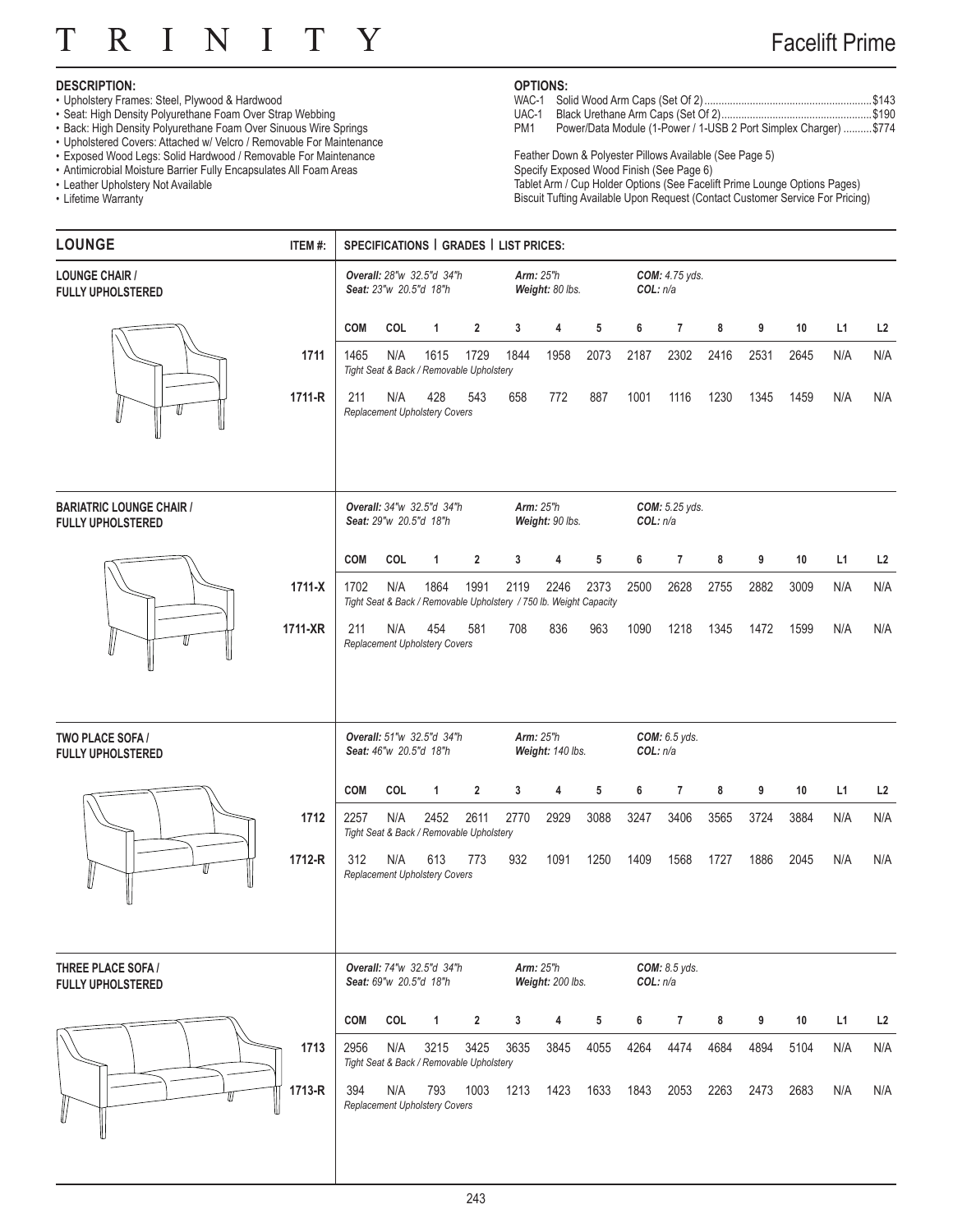# TRINITY

| <b>ARM CAPS / LEGS</b>      | <b>OPTION#:</b> | SPECIFICATIONS   LIST PRICES   AVAILABILITY:                                                                              |
|-----------------------------|-----------------|---------------------------------------------------------------------------------------------------------------------------|
| SOLID WOOD ARM CAPS         |                 | Overall: 3.25"w 17.5"d 1.25"h                                                                                             |
|                             | WAC-1           | \$143 (Set Of 2)<br>(Specify Finish)<br>Available: Facelift 1 Prime Collection                                            |
|                             |                 |                                                                                                                           |
| <b>URETHANE ARM CAPS</b>    |                 | Overall: 3.25"w 17.5"d 1.25"h                                                                                             |
|                             | UAC-1           | \$190 (Set Of 2)<br>(Black Urethane)<br>Available: Facelift 1 Prime Collection                                            |
| BRUSHED ALUMINUM ROUND LEGS |                 | Overall: 2" Diameter 5"h                                                                                                  |
|                             | ARL             | \$327 (Set Of 4)<br>(Brushed Aluminum Finish)<br>Available: Facelift 1 Prime Lounge Collection (1701, 1701-X, 1702, 1703) |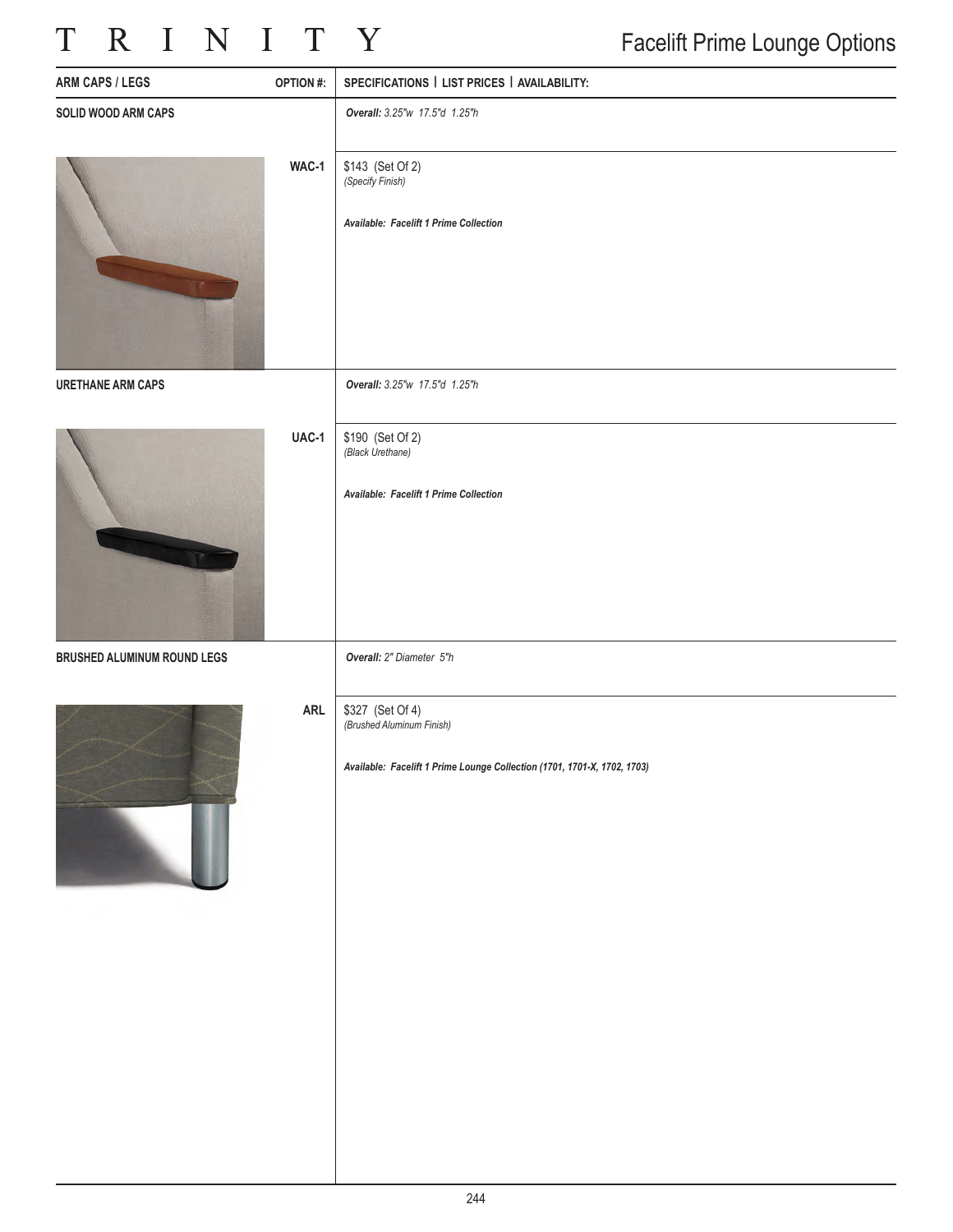| <b>TABLET ARMS / POWER</b>                    | <b>OPTION #:</b> | SPECIFICATIONS   LIST PRICES   AVAILABILITY:                                                                                                                                                   |
|-----------------------------------------------|------------------|------------------------------------------------------------------------------------------------------------------------------------------------------------------------------------------------|
| <b>TABLET ARMS / CUP HOLDER</b>               |                  | Overall: 14" Diameter .75"h                                                                                                                                                                    |
|                                               | TA-L             | \$407<br>Tablet Arm With 360° Rotation - High Pressure Laminate. (Specify Laminate / Specify Left Or Right Facing Arm Location)                                                                |
| Laminate Tablet Arm Shown w/ Cup Holder       | TA-V             | \$466<br>Tablet Arm With 360° Rotation - Sunburst Cherry Veneer. (Specify Finish / Specify Left Or Right Facing Arm Location)                                                                  |
|                                               | TA-C             | \$606<br>Tablet Arm With 360° Rotation - White Solid Surface. (Available In White Only / Specify Left Or Right Facing Arm Location)                                                            |
| Veneer Tablet Arm Shown w/ Cup Holder         | $CH-1$           | \$97<br>Black Plastic Cup Holder (Only Available If Used With Tablet Arm)                                                                                                                      |
|                                               | $CH-2$           | \$145<br>Spun Aluminum Cup Holder (Only Available If Used With Tablet Arm)                                                                                                                     |
| Solid Surface Tablet Arm Shown w/ Cup Holder  |                  | <b>Available: Facelift 1 Prime Collection</b>                                                                                                                                                  |
| <b>FOLD DOWN TABLET ARM</b>                   |                  | Overall: 14" Diameter .75"h                                                                                                                                                                    |
|                                               |                  |                                                                                                                                                                                                |
| LЩ                                            | <b>FDTA-L</b>    | \$978<br>Tablet Arm With 360° Rotation - High Pressure Laminate. (Specify Laminate / Specify Left Or Right Facing Arm Location)                                                                |
|                                               | <b>FDTA-V</b>    | \$1026<br>Tablet Arm With 360° Rotation - Sunburst Cherry Veneer. (Specify Finish / Specify Left Or Right Facing Arm Location)                                                                 |
|                                               | FDTA-C           | \$1166<br>Tablet Arm With 360° Rotation - White Solid Surface. (Available In White Only / Specify Left Or Right Facing Arm Location)                                                           |
|                                               |                  | <b>Available: Facelift 1 Prime Collection</b>                                                                                                                                                  |
|                                               |                  |                                                                                                                                                                                                |
| DOUBLE ARTICULATING / SWIVEL TABLET ARM       |                  | Overall: 14" Diameter .75"h                                                                                                                                                                    |
|                                               |                  |                                                                                                                                                                                                |
|                                               | ATA-L            | \$801<br>Tablet Arm With 360° Rotation - High Pressure Laminate. (Specify Laminate / Specify Left Or Right Facing Arm Location)                                                                |
|                                               | ATA-V            | \$837<br>Tablet Arm With 360° Rotation - Sunburst Cherry Veneer. (Specify Finish / Specify Left Or Right Facing Arm Location)                                                                  |
| ATA-L Double Articulating / Swivel Tablet Arm | ATA-C            | \$1008<br>Tablet Arm With 360° Rotation - White Solid Surface. (Available In White Only / Specify Left Or Right Facing Arm Location)                                                           |
|                                               | $CH-1$           | \$97                                                                                                                                                                                           |
|                                               | $CH-2$           | Black Plastic Cup Holder (Only Available If Used With Tablet Arm)<br>\$145                                                                                                                     |
| ATA-L w/ CH-1 Black Plastic Cup Holder        |                  | Spun Aluminum Cup Holder (Only Available If Used With Tablet Arm)<br>Available: Facelift 1 Prime Collection                                                                                    |
| <b>POWER / DATA MODULE</b>                    |                  | Overall: 5.25"w 1.25"d 4.25"h                                                                                                                                                                  |
|                                               |                  |                                                                                                                                                                                                |
|                                               | PM <sub>1</sub>  | \$774 (1-Power / 1-USB 2 Port Simplex Charger Standard)<br>Vertical / Horizontal Mount Power Module. Price Varies By Socket. Contact Customer Service For Quote. (Additional Colors Available) |
|                                               |                  | Available: Facelift 1 Prime Low Leg Lounge                                                                                                                                                     |
|                                               |                  |                                                                                                                                                                                                |
|                                               |                  |                                                                                                                                                                                                |
|                                               |                  |                                                                                                                                                                                                |